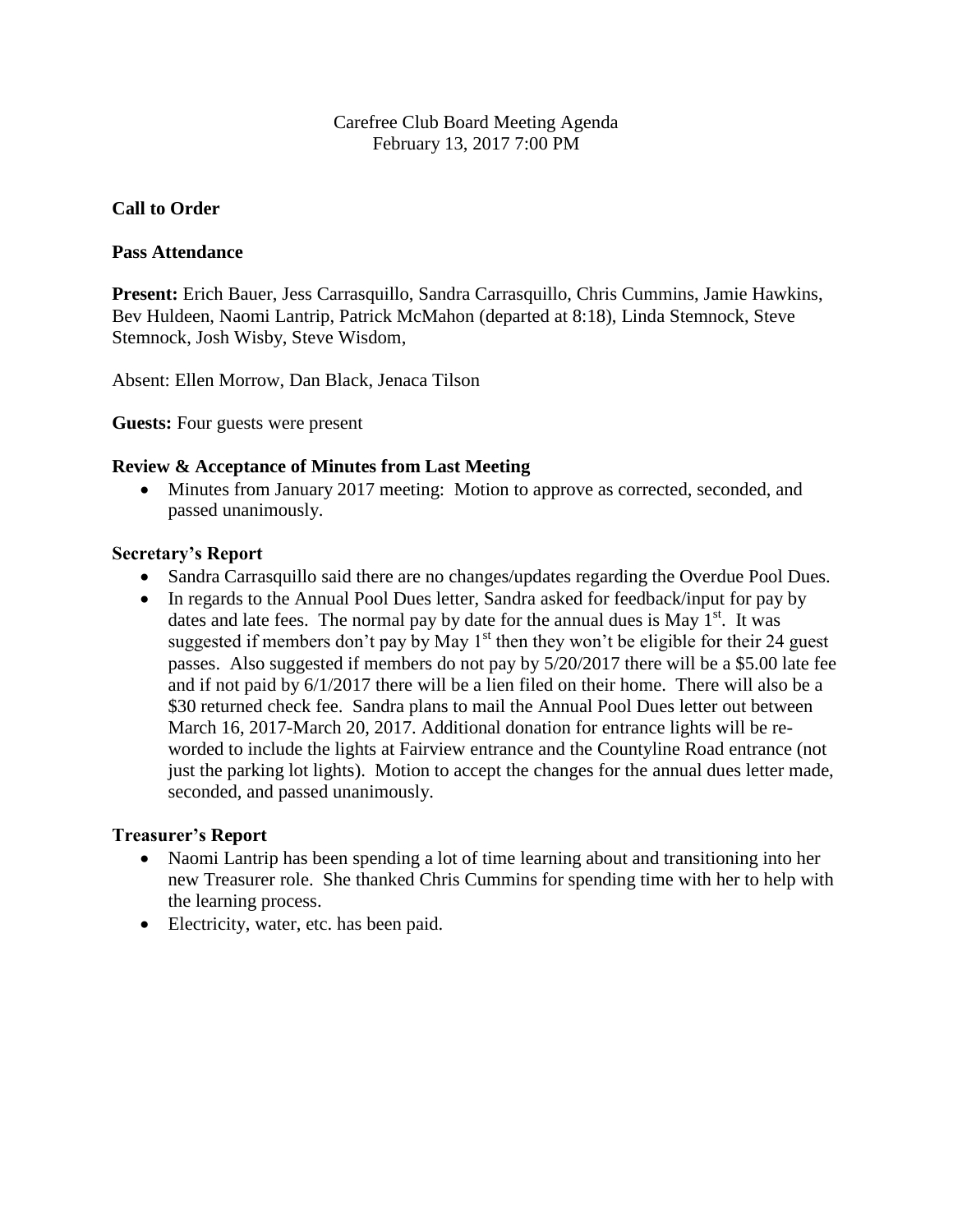# **Committee Reports**

**Pool**

- Linda Stemnock is looking to hire a couple new life guards to cover the chair at the baby pool. She would like to have the life guard open positions posted on the newsletter.
- The cost for painting the main pool and changing out the filters; 7 filters will cost \$9,473, paint will cost \$21,670. The pool filters fall between the 5%-10% so, that will not need a vote, but the paint cost is above the 10% and that will have to go out to the members for a vote. We have the money in our reserves; we just want permission to use it to cover the cost.She'll be attempting to write up the proposal in order to get it sent out with the regular Annual Pool Dues. A motion was made to replace the sand and filters at a cost of \$9,473 however, if the laterals are broke it goes up by \$38 per piece and Linda is asking for an additional 10% in contingency funds bringing the total amount to \$10,420 (maximum), seconded, and unanimously passed.
- Linda and Steve Stemnock presented information on selecting American Clean & Seal to do the main pool painting and caulk removal/replacement. The company did the previous paint work on the main pool and did a great job that was completed on time. American Clean and Seal contracts with Spear Corporation, which does most of the major repair work for our pools. A copy of the quote was passed around to board members. No questions or concerns were raised. Due to the cost of the work, membership will need to approve the spending of reserves for this capital improvement. The board voted unanimously to send out a ballot for this capital improvement.

# **Grounds**

- Jess Carrasquillo has big plans for the grounds this year. See section "New Business" below for more information.
- He also mentioned that the Fairview and Leisure Lane cell tower was moved closer to the railroad tracks and the one proposed on Sunshine Way did not get approved.

# **Newsletter**

• Please send in submissions no later than  $3/1/2017$  for the next newsletter.

# **Activities**

- Bev Huldeen is still planning a spa day and she's looking to have that scheduled in sometime in March.
- The Easter Egg Hunt is coming up; Bev asked for donations last year and it went well. She'll be asking for egg stuffing volunteers via the Nextdoor website.

# **Web**

- Erich Bauer has posted to the website what hours are for a  $\frac{1}{2}$  day rental day and what hours are for a full day rental.
- He also switched the Clubhhouse email from Linda's email back to Steve Wisdom's main email. (Linda covered for Steve while he was on vacation.)
- Jamie Hawkins will send final minutes from the January meeting so Erich can post to the website.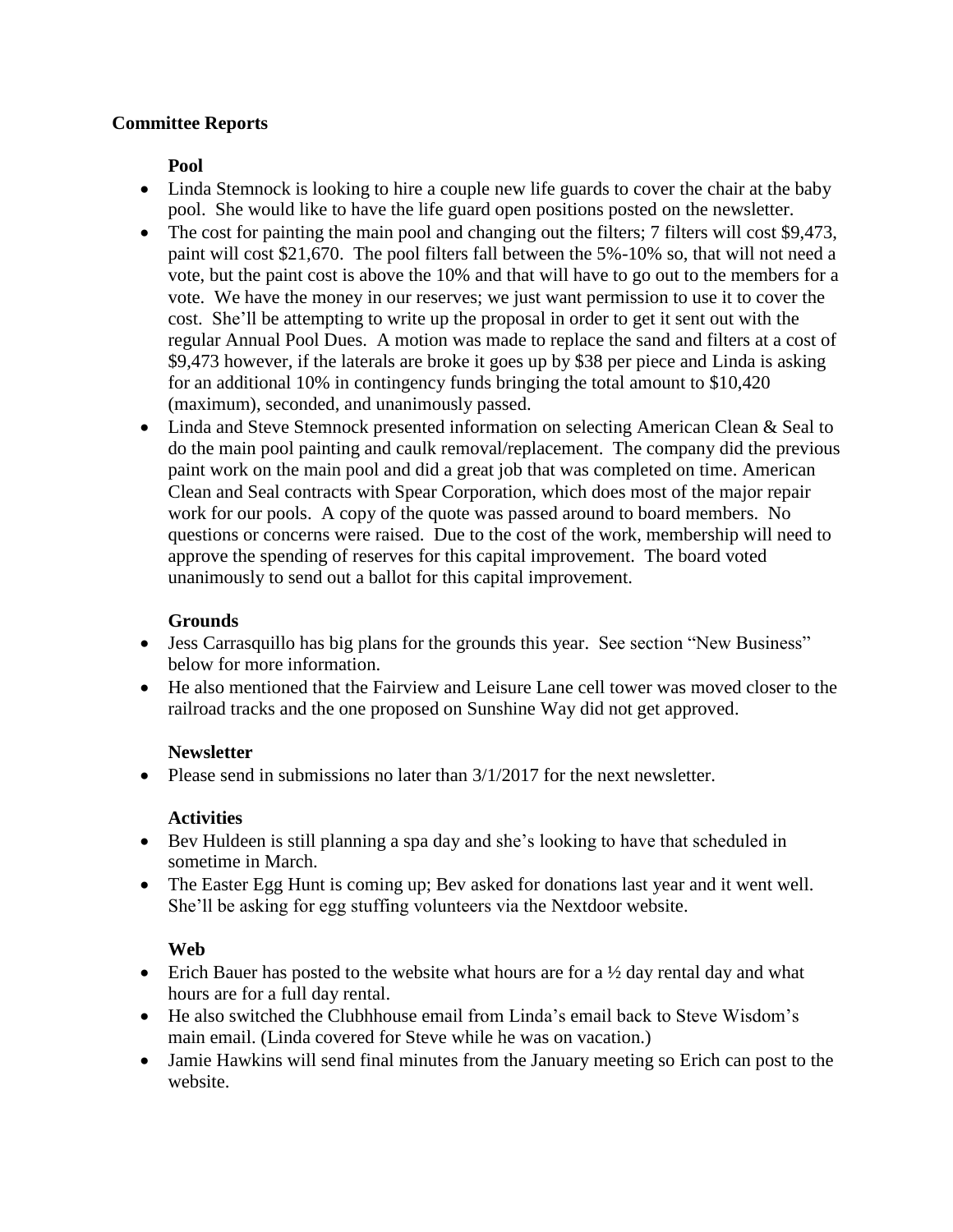# **Clubhouse**

- Steve Wisdom said Clubhouse rentals totaled \$772 for February.
- He reported the \$500 coming out of the Reserves is for the kitchen remodel.
- He also reported that the Petty cash was for the tune up of both furnaces and one snow removal prior to his vacation.

### **Old Business:**

1.Update on Audit.

- Naomi Lantrip reported that it's been re-engaged and is proceeding with it today. Phase 1 complete and moving on to Phase 2.
- 2. Dues Letter; on line pay.
	- Please see section "Secretary's Report" above.
- 3. Review decisions made at Emergency Meeting
	- Renee-Ann resigned from the Treasurer position and Naomi Landrip is taking over and Chris Cummins is assisting with Naomi's transition. Sandra Carrasquillo will be backfilling the Corporate Secretary position.

### **New Business:**

### Jess discuss reserve study items for the grounds.

 Jess has a long term plan to ensure the tennis and basketball courts get completely redone the right way (not just a resurface which adds no value). It cost over \$12,000 to resurface tennis courts and it is only a temporary fix to the cracks. He proposed an idea of redoing the west basketball court only and utilizing the east side basketball court space to eventually expand the pool deck area to add more shelters and seating space. The reserves currently have \$49,000 now and we will add \$50,000 to that after the annual pool dues. He suggested using the money in reserves for the west basketball court project and for the painting of the main pool and would like to see this vote go out to the membership along with the annual pool dues letter being sent out in March 2017. A motion to get approval from the membership to move forward on redoing the west basketball court for no more than \$25,000 and to get approval for the painting of the main pool and subsequent repairs that could be discovered in the process of painting was made; seconded, and passed unanimously.

# **Questions/Comments from the membership:**

- It was suggested to add the draft minutes to the website (not just the final minutes) so, members could be informed sooner of what was discussed at the board meetings. It was decided that it was best to just add the final minutes; If people want to know what went on at the board meetings then they should just come to the board meetings.
- It was suggested to add the Profit & Loss Detail to the website and the amount for the Capital Expenditures for the 2016 year.
- One guest stated they liked the idea of the possible pool expansion and extra shelter areas.
- It was asked if the Clubhouse website has the board members job titles updated. They have already been updated.